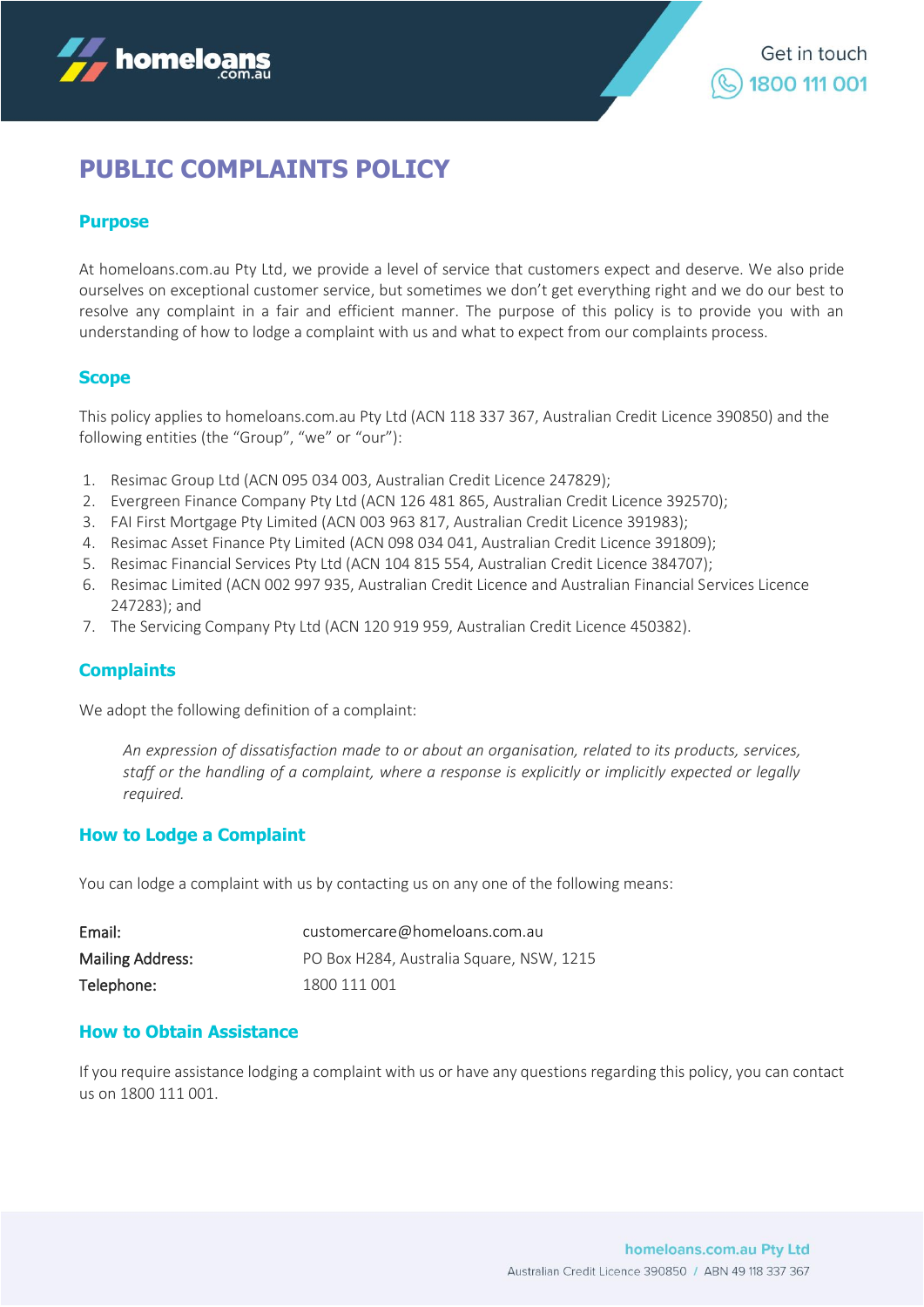

#### Translation services

If you require a translation service, please advise us during your call and we will arrange that for you. We can also provide you with a translation of this policy and any other information you require to assist you.

At no cost to you, we can engage a translation service in the following languages (not exhaustive):

| Arabic                | Greek      | Punjabi    |
|-----------------------|------------|------------|
| Chinese (simplified)  | Hindi      | Japanese   |
| Chinese (traditional) | Indonesian | Serbian    |
| French                | Italian    | Turkish    |
| Filipino              | Polish     | Korean     |
| German                | Portuguese | Vietnamese |

#### **Our Complaints Process & Timeframes**

We endeavour to respond to complaints as soon as possible and in any event, within the timeframes set out below.

| COMPLAINT TYPE / STAGE                                                                                             | TIMEFRAME                                                                                      | <b>RESPONSE</b>              |
|--------------------------------------------------------------------------------------------------------------------|------------------------------------------------------------------------------------------------|------------------------------|
| We will acknowledge your complaint                                                                                 | Within 24 hours of receipt of your<br>complaint or as soon as practicable                      | In writing<br>or<br>verbally |
| We will respond to your complaint relating to<br>a default notice                                                  | Within 21 calendar days from receipt of<br>your complaint                                      | In writing                   |
| We will respond to your complaint relating to<br>relating to hardship or requesting<br>postponement of enforcement | Within 21 calendar days from receipt of<br>your complaint                                      | In writing                   |
| We will respond to your general complaint                                                                          | Within 30 calendar days from receipt of<br>your complaint                                      | In writing                   |
| We will advise you of any delay and provide<br>reasons for the delay                                               | maximum<br>applicable<br>Within the<br>timeframe for the type of complaint (as<br>noted above) | In writing                   |

Note: we will only provide you with a written response (to a general complaint) if your compliant remains unresolved at the end of the  $5<sup>th</sup>$  business day, or if you request our written response.